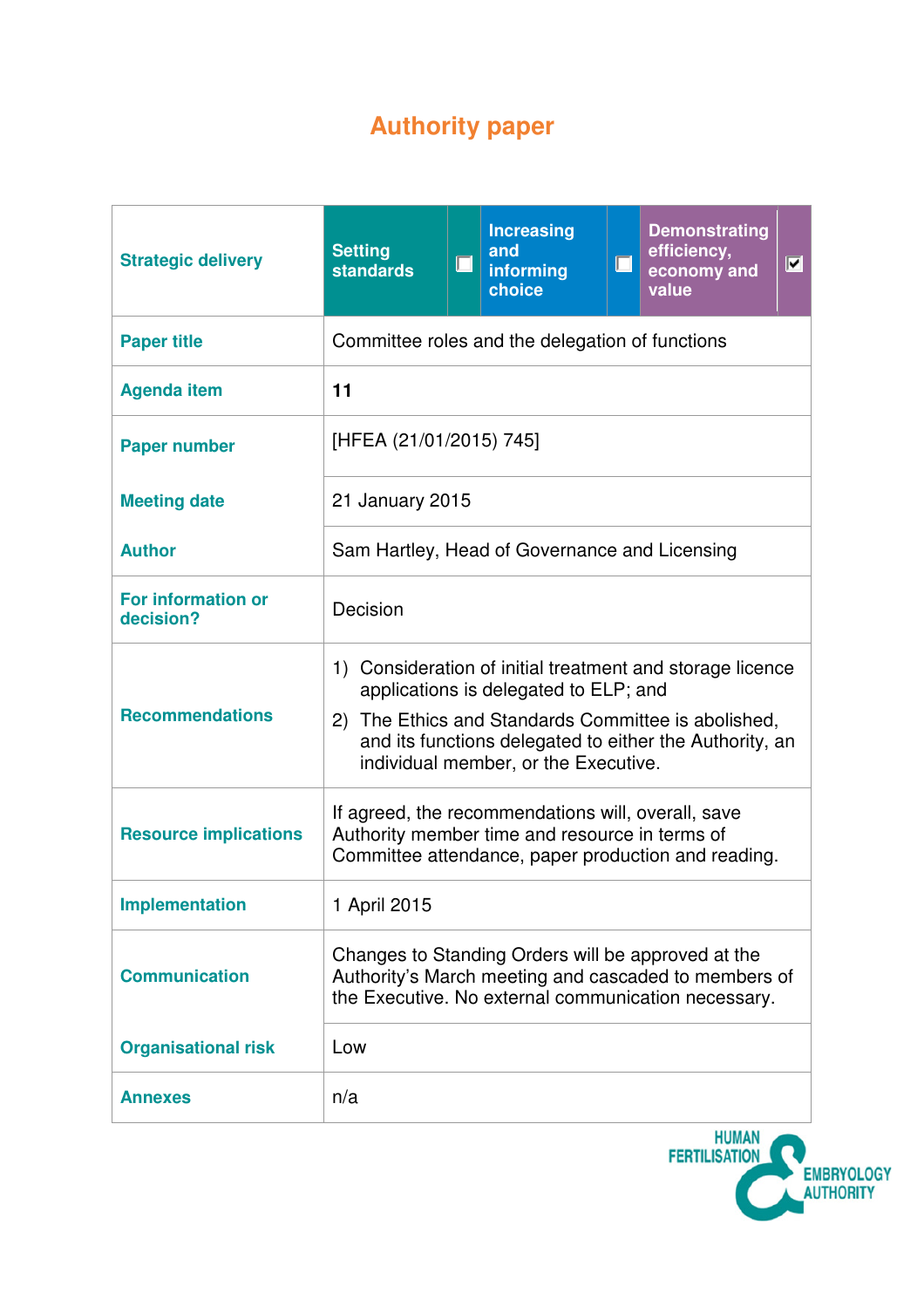## **1. Introduction**

- 1.1. At the Authority's workshop in October, Authority members considered the role that they wanted to play in the future, in light of the reduced and changing membership, new strategy, and future issues emerging for the Authority. Authority members gave a strong steer on a number of issues, and asked the Executive to conduct some further thought on how such issues could be approached. In general terms, those issues were:
	- The overall approach and working practices of Authority members;
	- Whether there were further delegations possible from Licence Committee to the Executive Licensing Panel (ELP);
	- The approach taken to policy and ethical issues, and the implications for the Ethics and Standards Committee (ESC);
	- The approval process for the Pre-Implantation Genetic Diagnosis (PGD) applications.
- 1.2. This paper outlines the Executive's current thinking on the first three matters identified by the Authority at its workshop in October. It asks for general approval to the recommendations, and will be followed by changes to Standing Orders at the March Authority meeting.
- 1.3. The Executive has given thought to the consideration of PGD applications. The implications of a move away from the current procedure are considerable and are being worked on by the Executive. These will be reported to the Authority at its meeting in March.

## **2. Overall approach**

- 2.1. There are significant challenges in populating the regular committees that sit with Authority members. The Authority board members must walk the line between providing the overall strategic leadership, scrutiny and challenge to the Executive that a board should do, while also exercising directly a number of the Authority's statutory powers and functions. All in the context of a reduced and changing membership at board level, and accompanying pressures on member time, committee quoracy and the day-to-day effective functioning of the Authority.
- 2.2. The proposals in this paper are predicated on clearing from Authority members' in-trays such items and functions that could, with robust systems in place, be conducted elsewhere. Or could be carried out in a more efficient, less time consuming, fashion. The proposals aim to reflect the wish of members to spend more time on issues that directly related to the Authority's strategic vision – highquality care for everyone affected by assisted reproduction. This may mean longer and more diverse public Authority meetings, or the use of longer workshops for wider strategic and policy matters (see section 4). But even with such changes, if agreed, pressures will remain on Authority members' time.
- 2.3. There are some more prosaic changes that can be made to working practices that will allow more flexibility and in carrying out business, such as more use of video conferencing. For regular licensing and Statutory Approvals committee meetings, it may be preferable to meet with only four members at each meeting on a rolling basis, rather than always inviting all six members to each meeting. Members are invited to express views on such advances, but the Executive acknowledges that members have different views and will continue to keep its approach to committee meetings under review.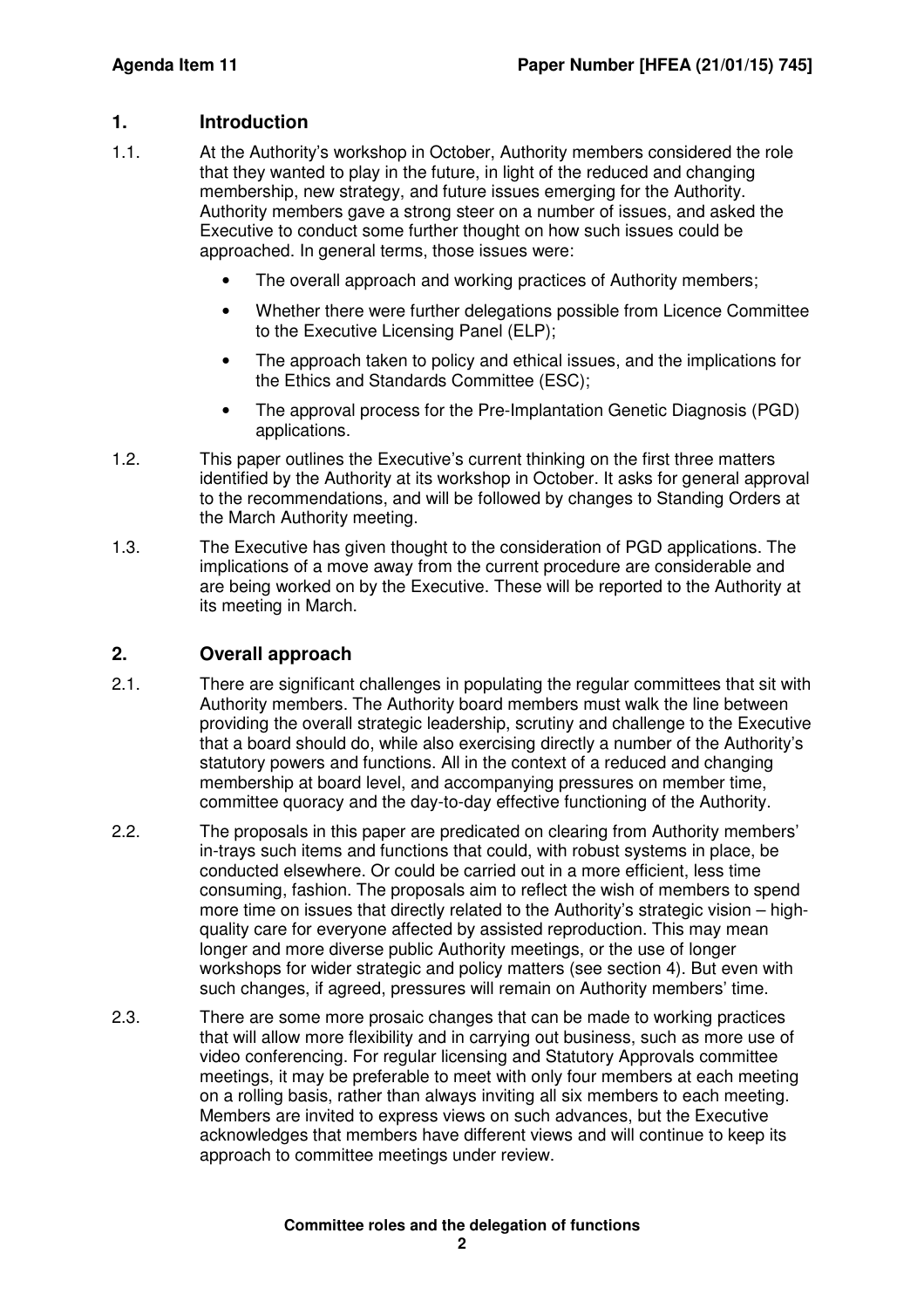## **3. Licensing**

#### **Matters reserved to the Licence Committee**

- 3.1. Under the current Standing Orders, the Licence Committee considers complex or controversial issues including, but not limited to, Grade A incidents in clinics, research licence applications and renewals, and proposals to revoke or take other enforcement action against clinics. In the Executive's view, it is currently entirely right and appropriate for Authority members to exercise such functions. Our consideration of the other issues that Authority members, through the Licence Committee, should consider has been framed by the aim of retaining for the Committee any 'complex or contentious' issues.
- 3.2. However, in addition to such items, the Committee considers applications for new Treatment and Storage licences. Generally, these applications are noncontroversial, with centres having not conducted any licensed activities the focus tends to be on premises, staffing and paperwork. While novel in the sense that they are for new clinics, in fact the issues that the Committee considers are relatively consistent across centres. There are rarely complex or controversial issues for the Committee to turn its mind to.
- 3.3. In light of this, the Executive considers that delegating the consideration of new Treatment and Storage licences to ELP will save the Authority members reading and consideration time, and allow meeting time to better spent on other more contentious items. The impact on ELP resources can be accommodated; further members are being appointed and trained in order to share the load of work on the Panel.
- 3.4. The Inspectorate would retain the ability to put initial applications that they viewed as complex or controversial, or providing a different challenge to the Authority, direct to a Licence Committee. This approach is not without risk of allegations of unfair treatment from centres whose application might be put to the Licence Committee rather than ELP; however, it is felt that through the use of the Management Review process consistency would be achieved. This would also mirror the current process for existing clinics that are already licensed and where formal enforcement action is being considered.
- 3.5. Consideration has been given to whether initial applications for research licences could also be delegated to ELP, therefore saving further time and resource for Authority members. The Executive's view, however, is that such items do fall under the descriptor 'complex or controversial'. No two research projects are the same, and new and different considerations are present in every application. It is the Executive's view, at this stage, that thorough scrutiny on the use and/or creation of embryos (among other activities) in research is more appropriately carried out by those vested directly with the statutory power – i.e. Authority members. We do not therefore propose to delegate the consideration of initial research licence applications to ELP.

### **Recommendation**

3.6. **The Authority is asked to agree that the consideration of new Treatment and Storage licence applications is delegated to the ELP. If agreed, this change will be reflected in the amendments to Standing Orders to be agreed by the Authority at its March meeting and to come into effect from 1 April 2015.**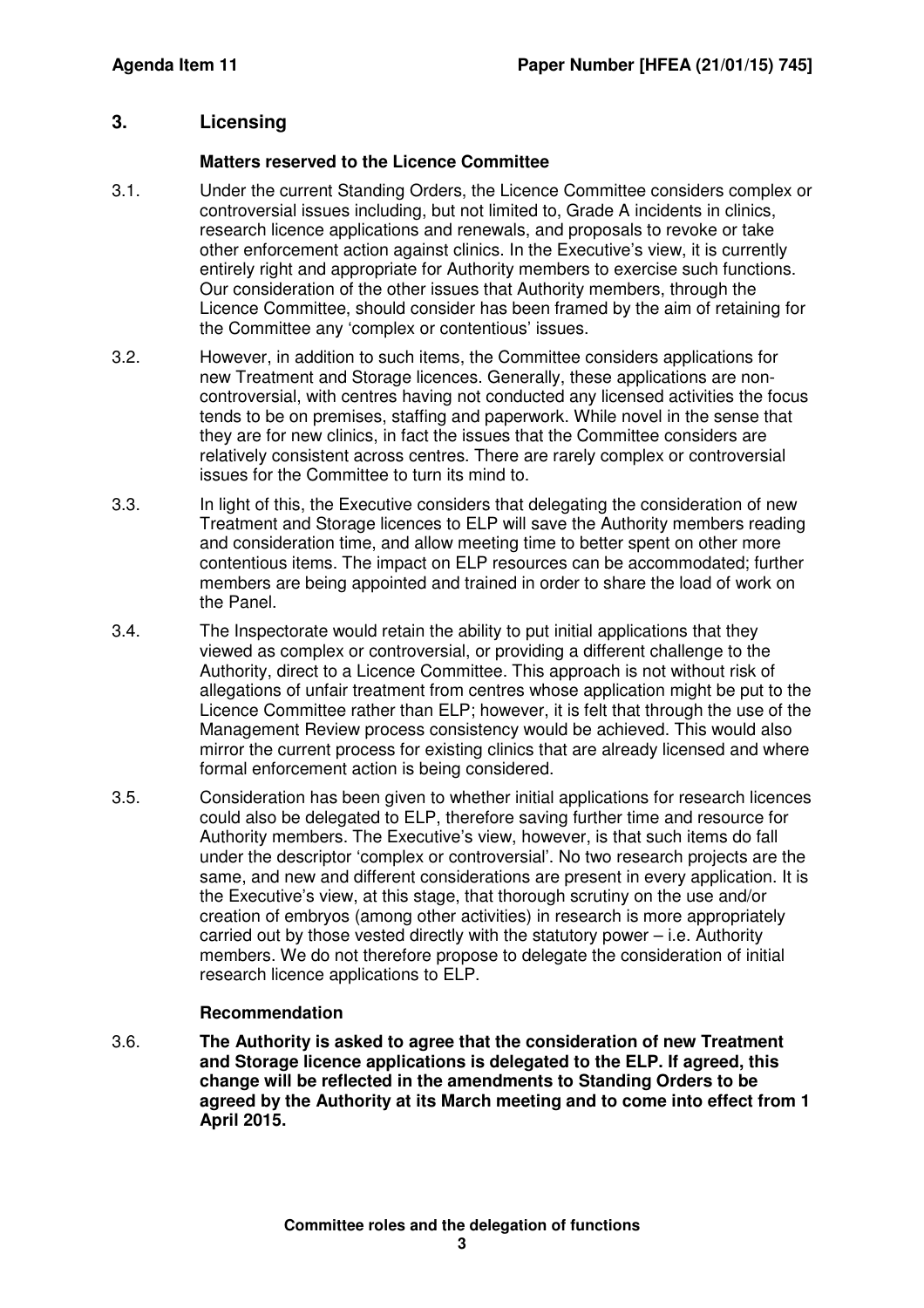## **4. Ethics and Standards Committee**

- 4.1. At the workshop in October, the Authority gave full and thorough consideration to the role that the Ethics and Standards Committee (ESC) plays. Currently, it has been delegated:
	- The power to approve and issue the Authority's General Directions, Code of Practice and Compliance and Enforcement and Licensing tools;
	- The functions of monitoring and reviewing those publications, providing advice to the Authority on matters of policy, and identifying emerging ethical and scientific issues.
- 4.2. The Committee is supposed (under the Standing Orders) to meet six times per year. In practice, however, the Committee has met only three times in the last calendar year – at other times, business has not required the committee to meet. In terms of fulfilling its delegated powers, it has considered and approved changes to the Code of Practice on one occasion, and has approved changes to General Directions once.

#### **A possible future model**

4.3. In practice, the majority of substantive items (i.e. not including minutes/matters arising/workplan etc) that were considered by the Committee in the last year were for information only. Many such items were of major policy or sector-wide interest, and at their workshop in October members voiced the general view that such items could, and arguably should, be considered by the full Authority at its public meetings – these were the debates in which members felt that they could add most value. Given that steer, the Executive has considered the agenda items at the past four ESC meetings and suggested alternative audiences for such items, in table 1, below.

> Table 1: substantive items considered by ESC at its last four meetings and possible future audience

| <b>Item</b>                                            | Decision/<br>information | <b>Possible new</b><br>forum/decision maker                                                                     |  |  |
|--------------------------------------------------------|--------------------------|-----------------------------------------------------------------------------------------------------------------|--|--|
| New developments in Embryo<br>Testing                  | Information              | <b>SCAAC/Authority</b>                                                                                          |  |  |
| Interpretation of statutory<br>language 'suffers from' | Decision                 | Authority                                                                                                       |  |  |
| Surgical procedures                                    | Information              | Individual Authority<br>member                                                                                  |  |  |
| Code of Practice updates                               | Decision                 | Substantive matters of<br>policy: Authority<br>Typographical or minor<br>language matters:<br>individual member |  |  |
| New technologies in Embryo<br>Testing                  | Information              | <b>SCAAC/Authority</b>                                                                                          |  |  |